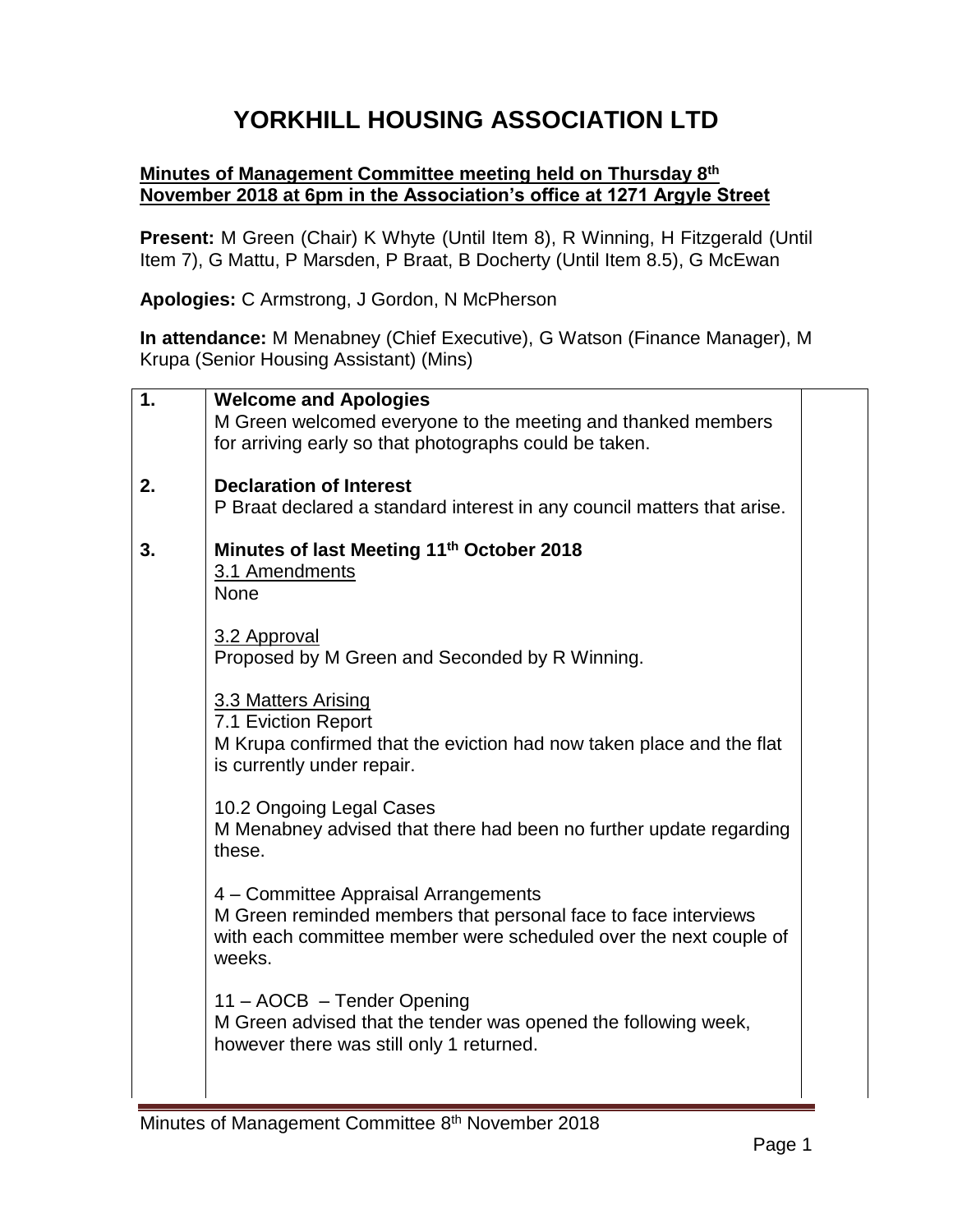| 4. | <b>Reports from Sub Committees</b>                                                                                                                                                                                                                                                                                                                                                                                                      |  |
|----|-----------------------------------------------------------------------------------------------------------------------------------------------------------------------------------------------------------------------------------------------------------------------------------------------------------------------------------------------------------------------------------------------------------------------------------------|--|
|    | 4.1 – Services Sub Committee 18 <sup>th</sup> October 2018<br>The sub-committee chair G Mattu advised that the Sub Committee<br>had discussed the Quarterly Performance Reports across housing<br>management, maintenance and factoring activities.<br>No significant areas of concern were raised. Housing management<br>staff continue to keep a close watch on rent arrears as Universal<br>Credit cases begin to increase.          |  |
|    | 4.2 – Governance & Finance Sub Committee 1 <sup>st</sup> November 2018<br>R Winning reported in C Armstrong's absence. He advised that the<br>Sub Committee had discussed the Management Accounts, Covenant<br>Compliance, Staff Absence & Credit Card Reports.                                                                                                                                                                         |  |
|    | He explained the sub-committee had also discussed M Menabney's<br>report on the regulatory framework in some detail, and had agreed to<br>the proposed assessment programme. This had been circulated to all<br>governing body members and would be discussed later on the<br>agenda.                                                                                                                                                   |  |
| 5. | 2018 - 19 Budget Review<br>G Watson presented the mid-year review of the Association's<br>operating budget for 2018-19. Members agreed the notes to the<br>amendments were clear and understandable.<br>The budget review was approved after the following questions were<br>asked and answered:<br>Staff costs have reduced following R Gallacher's retirement<br>and the revised staffing structure agreed at the previous<br>meeting |  |
|    | The original rent receivable figure had been understated due to<br>a calculation error, now corrected.                                                                                                                                                                                                                                                                                                                                  |  |
|    | Additional provision had been made in the debtor's account in<br>anticipation of an increase in arrears due to Universal Credit.                                                                                                                                                                                                                                                                                                        |  |
|    | The major repair budget had been reduced as the proposed<br>stone works to the Argyle St listed buildings would not be<br>undertaken during the current financial year.                                                                                                                                                                                                                                                                 |  |
|    | Anticipated Administration fees had been increased to cover<br>costs for dealing with legal correspondence relating to private<br>sales and YHA project management services on major repairs.                                                                                                                                                                                                                                           |  |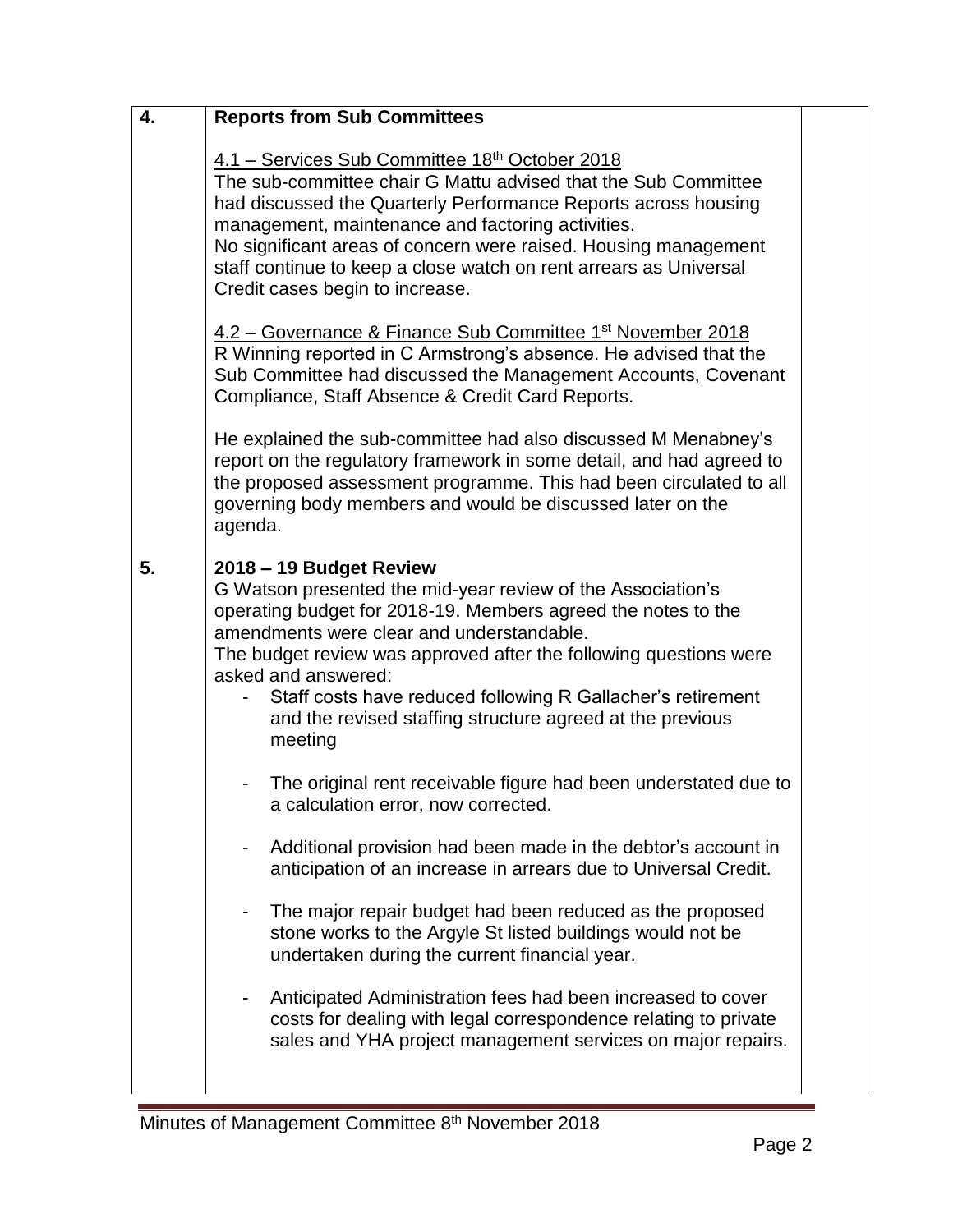|    | <b>Construction or Acquisition of other Non-Current Assets</b>                                                                                                                                                                                                                                                                                                                                 |  |
|----|------------------------------------------------------------------------------------------------------------------------------------------------------------------------------------------------------------------------------------------------------------------------------------------------------------------------------------------------------------------------------------------------|--|
|    | referred to replacement of IT hardware and software.                                                                                                                                                                                                                                                                                                                                           |  |
| 6. | 2019 - 20 Rent Setting Report<br>M Menabney presented her report on the proposed rent setting<br>process for the financial year $2019 - 20$ .<br>Members noted and agreed that October's RPI rate of 3.3% would be<br>used as a maximum proposed increase for consultation purposes.                                                                                                           |  |
|    | The report advised that the financial projections to be presented to<br>the Management Committee in December used a 3% base rate which<br>was considered by senior staff to be an affordable increase rate.                                                                                                                                                                                    |  |
|    | The draft consultation document was distributed and members<br>discussed how the layout could be more attractive and eye catching<br>to try and encourage responses. Members thought the front page<br>was too wordy and could be better presented.                                                                                                                                            |  |
|    | Following a number of suggestions from all committee members, M<br>Menabney was asked to revise the format taking the comments on<br>board. Tenants would be asked to complete a short questionnaire<br>with the option to include comments. Information would be shorter<br>with graphic illustrations or tables to show rent comparisons and<br>specific examples of average rent increases. |  |
|    | Members also agreed a prize draw should be included to encourage<br>responses. The last date for completed responses would be 30 <sup>th</sup><br>November to allow time for analysis in advance of the December<br>management committee meeting.                                                                                                                                              |  |
|    | H Fitzgerald Left the Meeting at 7:15pm                                                                                                                                                                                                                                                                                                                                                        |  |
| 7. | <b>Adaptation Policy</b><br>M Menabney presented the policy on Adaptations.                                                                                                                                                                                                                                                                                                                    |  |
|    | Members were satisfied with the principles of the policy but asked for<br>further information to be included:<br>The internal process to be followed<br>A clear statement on the legal responsibility for funding                                                                                                                                                                              |  |
|    | P Braat confirmed that he would clarify this with DRS and report back<br>to M Menabney. The policy was approved subject to these additions                                                                                                                                                                                                                                                     |  |
|    | K Whyte left the Meeting at 7:30pm                                                                                                                                                                                                                                                                                                                                                             |  |
|    |                                                                                                                                                                                                                                                                                                                                                                                                |  |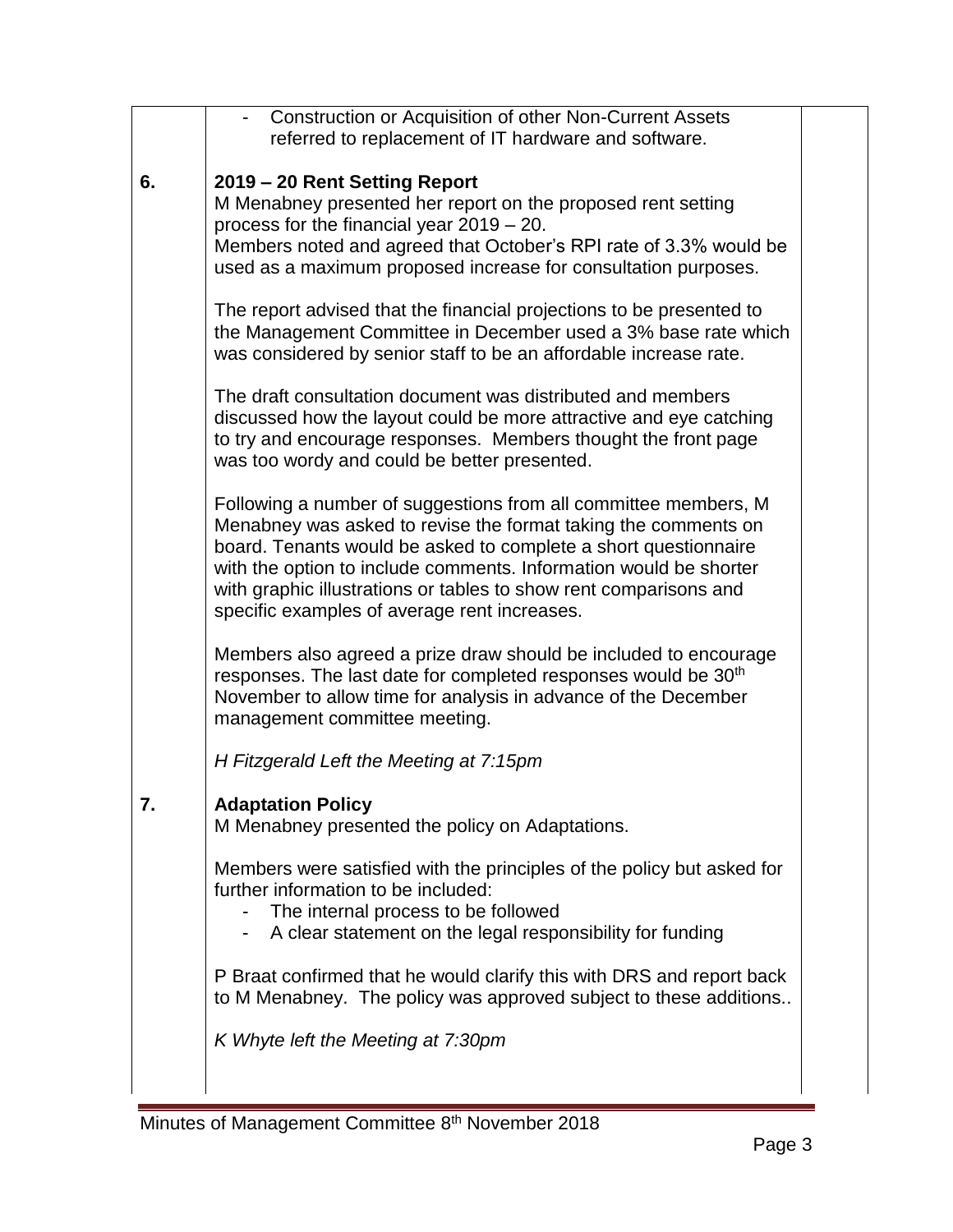| 8.  | <b>Review of Regulatory Framework</b>                                                                                                                                                                                                                                                                                     |  |
|-----|---------------------------------------------------------------------------------------------------------------------------------------------------------------------------------------------------------------------------------------------------------------------------------------------------------------------------|--|
|     | 8.1 Self-Assessment Report and Programme<br>M Menabney's report was discussed and approved.                                                                                                                                                                                                                               |  |
|     | It was noted all committee meetings from January to August 2019<br>would have a self-assessment item for members to consider.                                                                                                                                                                                             |  |
|     | 8.2 Statutory Guidance – Financial Viability of Registered Social<br>Landlords                                                                                                                                                                                                                                            |  |
|     | 8.3 Statutory Guidance – Determination of Accounting Requirements                                                                                                                                                                                                                                                         |  |
|     | G Watson presented his reports on both Guidance Documents and<br>confirmed the Association's ongoing compliance with requirements.                                                                                                                                                                                        |  |
|     | 8.4 Regulatory Standards of Governance & Finance - Standard 3                                                                                                                                                                                                                                                             |  |
|     | M Menabney presented the briefing that had been discussed at the<br>Governance and Finance sub-committee meeting the previous week.                                                                                                                                                                                       |  |
|     | This covered all seven clauses of Standard 3 and outlined the<br>processes and documents that would demonstrate the Association's<br>compliance. This included the new requirement for RSLs to produce<br>and sign off Assurance Statements in respect of the organisation's<br>compliance with all Regulatory Standards. |  |
|     | Members noted that a strategy on Affordability would require to be<br>developed during the early part of 2019.                                                                                                                                                                                                            |  |
|     | B Docherty left the meeting at 8pm                                                                                                                                                                                                                                                                                        |  |
| 9.  | <b>Membership</b>                                                                                                                                                                                                                                                                                                         |  |
|     | <b>Applications</b><br><b>None</b>                                                                                                                                                                                                                                                                                        |  |
|     | Cancellations<br>Share number 273 - Mary Nelson<br>deceased                                                                                                                                                                                                                                                               |  |
|     | Noted and approved by Committee.                                                                                                                                                                                                                                                                                          |  |
| 10. | <b>Report from SFHA</b><br><b>None</b>                                                                                                                                                                                                                                                                                    |  |